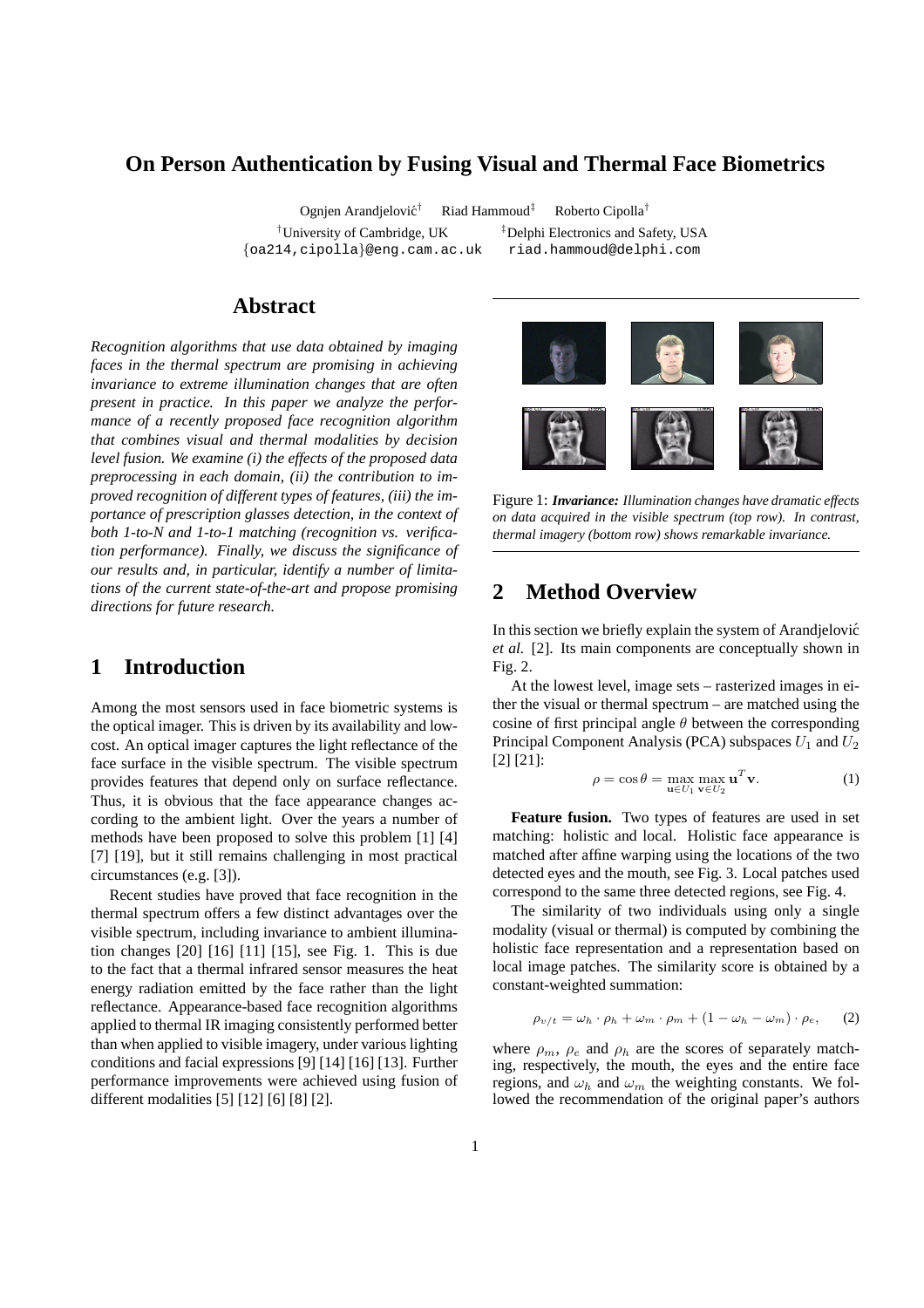

Figure 2: *System overview: The evaluated system consists of three main modules performing (i) data preprocessing and registration, (ii) glasses detection and (iii) fusion of holistic and local face representations using visual and thermal modalities.*



Figure 3: *Registration: Original image with detected facial features marked by yellow circles (left), result of affine warping the image to canonical frame (centre) and the cropped result.*

in the choice of values of the weights:

$$
\omega_h = 0.7 \qquad \qquad \omega_m = 0.0, \tag{3}
$$

for the visual spectrum and

$$
\omega_h = 0.8 \qquad \qquad \omega_m = 0.1, \qquad \qquad (4)
$$

for the thermal.

**Modality fusion.** Given  $\rho_v$  and  $\rho_t$ , the similarity scores corresponding to visual and thermal data, Arandjelovic´ *et al.* compute joint similarity as:

$$
\rho_f = \omega_v(\rho_v) \cdot \rho_v + (1 - \omega_v(\rho_v)) \cdot \rho_t, \tag{5}
$$

making the weighting factors are no longer constants, but *functions*. The key idea is that if the visual spectrum match is very good (i.e.  $\rho_n$  is close to 1.0), one can be confident that illumination difference between the two images sets compared is mild. In this case, visual spectrum should be



Figure 4: *Features: In both spectra, matching is done using holistic appearance and appearance of 3 salient facial features.*

given relatively more weight than when the match is bad and the illumination change is likely more drastic.

The function  $\omega_v \equiv \omega_v(\rho_v)$  is estimated in three stages: first (i) we estimate  $\hat{p}(\omega_v, \rho_v)$ , the probability that  $\omega_v$  is the optimal weighting given the estimated similarity  $\rho_v$ , then (ii) compute  $\omega(\rho_v)$  in the maximum a posteriori sense and finally (iii) make an analytic fit to the obtained marginal distribution. To solve step (i) a heuristic, iterative algorithm is proposed. In short, matching of an unknown person against a set gallery individuals is simulated using the offline gallery. Since the ground truth identities of all persons in the offline database is known, an estimate of the likelihood that each  $\omega = k\Delta\omega$  is optimal, is readily computed. Density  $\hat{p}(\omega, \rho)$  is then incremented proportionally after being passed through the sigmoid function, see Fig. 5 and the original paper for details.

**Prescription glasses.** The appeal of using the thermal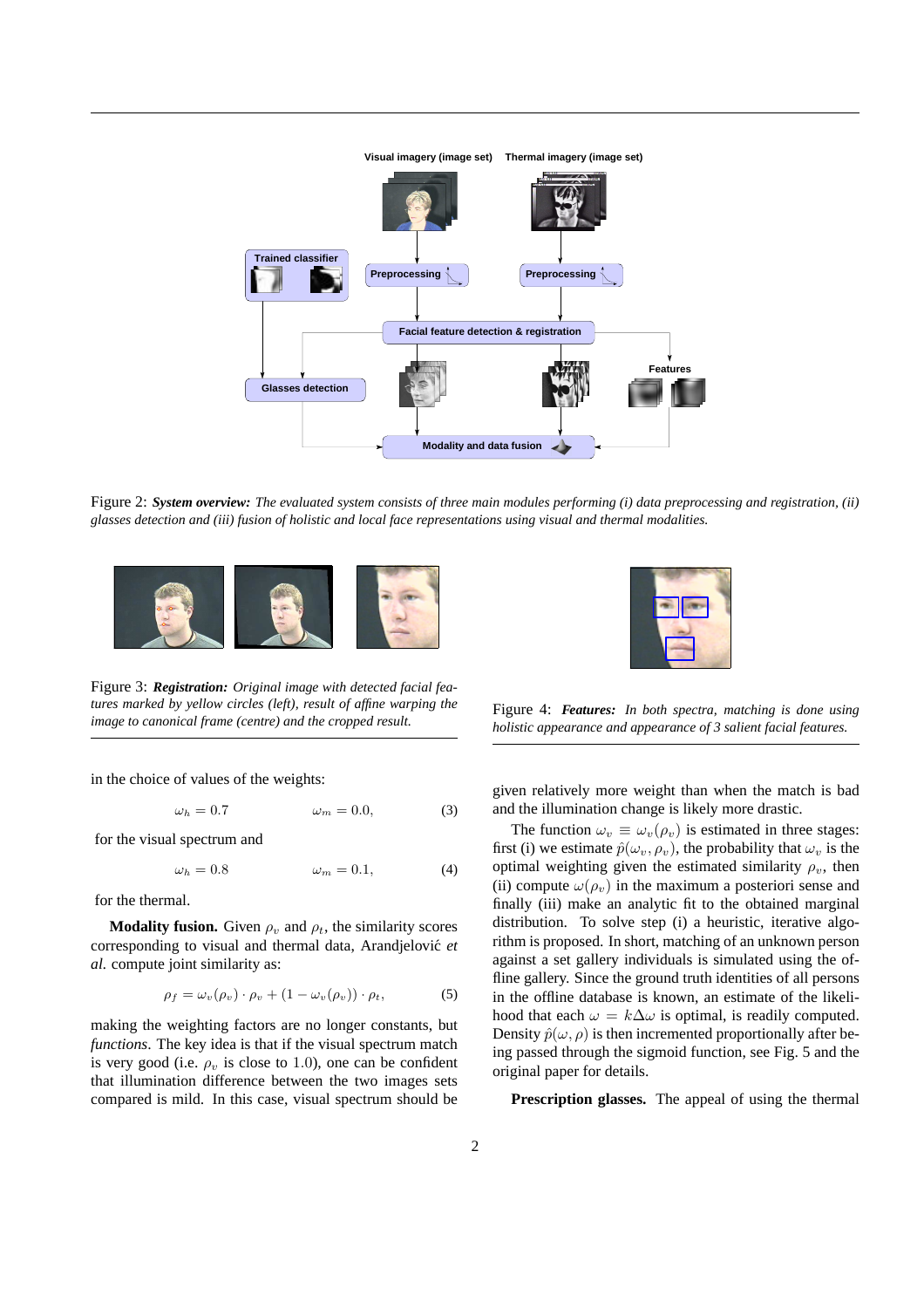

Figure 5: *Modality fusion: Contribution of visual score, as a function of similarity of visual imagery. Low similarity is indicative of large illumination changes and more weight placed on thermal data.*

spectrum for face recognition stems mainly from its invariance to illumination changes, in sharp contrast to visual spectrum data. The exact opposite is true in the case of prescription glasses, which appear as dark patches in thermal imagery. The practical importance of this can be seen by noting that in the US in 2000 roughly 96 million people, or 34% of the total population, wore prescription glasses [18].

In the evaluated system, the appearance distortion that glasses cause in thermal imagery is used to help recognition by detecting their presence. If the subject is not wearing glasses, then both holistic and all local patches-based face representations can be be used in recognition; otherwise the eye regions in thermal images are ignored (i.e.  $\omega_h = \omega_e$ ) 0.0 is used in (2)).

# **3 Empirical Evaluation**

We evaluated the described system on the *"Dataset 02: IRIS Thermal/Visible Face Database"* subset of the *Object Tracking and Classification Beyond the Visible Spectrum (OTCBVS)* database<sup>1</sup> , available for download at http:// www.cse.ohio-state.edu/OTCBVS-BENCH/. Briefly, this database contains 29 individuals, 11 roughly matching poses in visual and thermal spectra and large illumination variations, some of which are shown in Fig. 1).

The algorithm was trained using all images in a single illumination in which all 3 salient facial features could be detected. This typically resulted in 7-8 images in the visual and 6-7 in the thermal spectrum, see Fig. 6.



Figure 6: *Training sets: Histograms of the number of images per person used to train the algorithm.*

We evaluated:

• Performance improvement with band-pass and Self-Quotient image filters, respectively:

$$
\mathbf{I}_{BP} = \mathbf{I} \ast \mathbf{G}_{\sigma = W_1} - \mathbf{I} \ast \mathbf{G}_{\sigma = W_2} \tag{6}
$$

$$
\mathbf{I}_{SQI} = \mathbf{I}_{BP} \cdot / (\mathbf{I} \ast \mathbf{G}_{\sigma = W_2}), \tag{7}
$$

- Recognition performance using only individual local features and fusion with holistic face appearance, and
- Importance of dealing with prescription glasses.

The performance of the algorithm was evaluated both in 1-to-N and 1-to-1 matching scenarios. In the former case, we assumed that test data corresponded to one of people in the training set and recognition was performed by associating it with the closest match. Verification (or 1-to-1 matching, "is this the same person?") performance was quantified by looking at the true positive admittance rate for a threshold that corresponds to 1 admitted intruder in 100.

#### **3.1 Results**

A summary of 1-to-N matching results in shown in Tab. 1.

Firstly, note the poor performance achieved using both raw visual as well as raw thermal data. The former is suggestive of challenging illumination changes present in the OTCBVS data set. This is further confirmed by significant improvements gained with both band-pass filtering, see Fig. 8, and the Self-Quotient Image which increased the average recognition rate for, respectively, 35% and 47%. The same is corroborated by the Receiver-Operator Characteristic curves in Fig. 7 and 1-to-1 matching results in Tab. 2.

On the other hand, the reason for low recognition rate of raw thermal imagery is twofold: it was previously argued

<sup>&</sup>lt;sup>1</sup>IEEE OTCBVS WS Series Bench; DOE University Research Program in Robotics under grant DOE-DE-FG02-86NE37968; DOD/TACOM/NAC/ARC Program under grant R01-1344-18; FAA/NSSA grant R01-1344-48/49; Office of Naval Research under grant #N000143010022.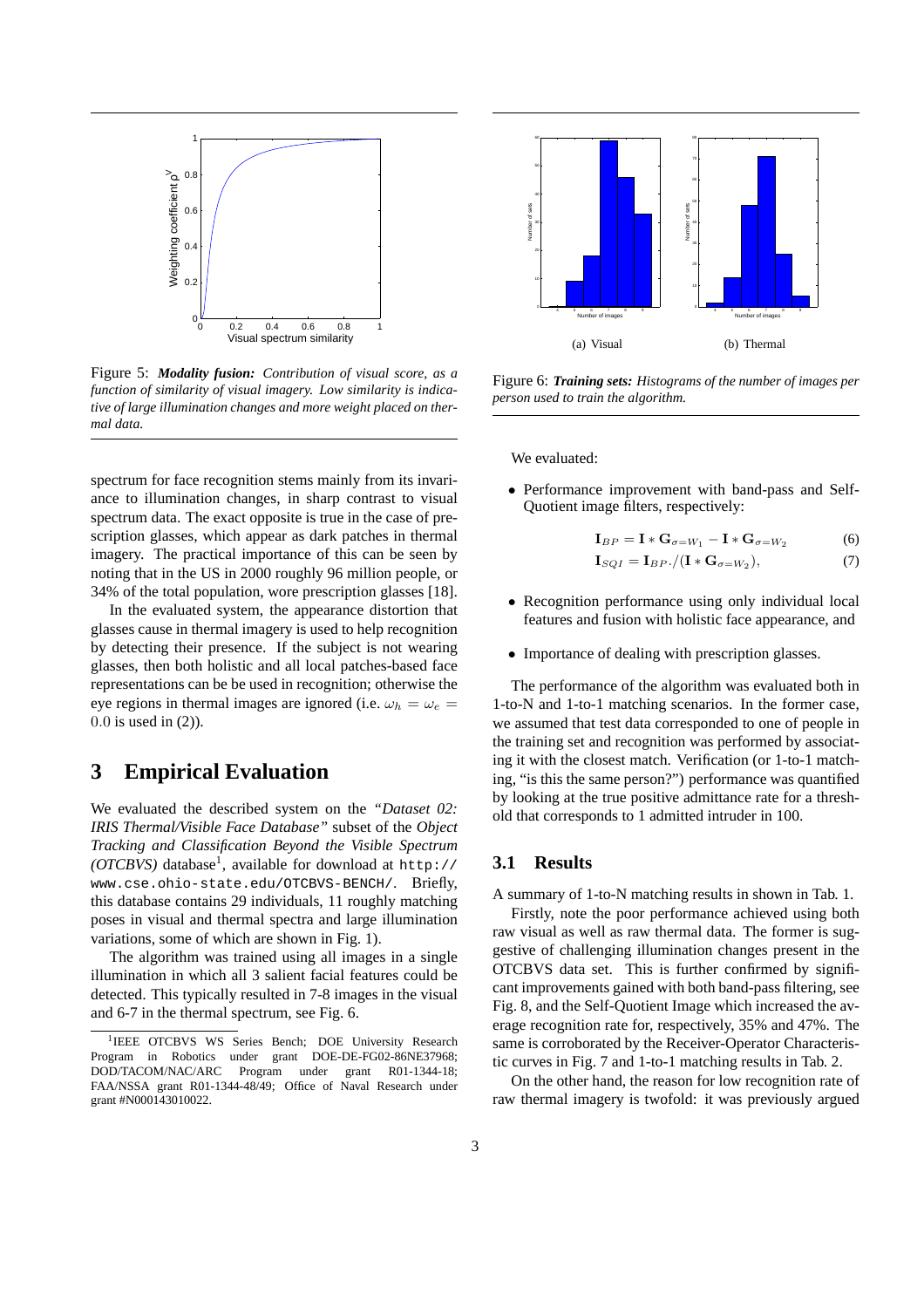| <b>Representation</b> |                       | Rec. |
|-----------------------|-----------------------|------|
| Visual                | Holistic raw data     | 0.58 |
|                       | Holistic, band-pass   | 0.78 |
|                       | Holistic, SQI         | 0.85 |
|                       | Mouth+eyes+holistic   |      |
|                       | data fusion, SQI      | 0.87 |
| Thermal               | Holistic raw data     | 0.74 |
|                       | Holistic raw $w/$     | 0.77 |
|                       | glasses detection     |      |
|                       | Holistic, low-pass    | 0.80 |
|                       | Mouth+eyes+holistic   | 0.82 |
|                       | data fusion, low-pass |      |
| Proposed thermal $+$  | w/o glasses detection | 0.90 |
| visual fusion         | w/ glasses detection  | 0.97 |

Table 1: *1-to-N matching (recognition) results.*

that the two main limitations of this modality are the inherently lower discriminative power and occlusions caused by prescription glasses. The addition of the glasses detection module is of little help at this point - some benefit is gained by steering away from misleadingly good matches between any two people wearing glasses, but it is limited in extent as a very discriminative region of the face is lost. Furthermore, the improvement achieved by optimal band-pass filtering in thermal imagery is much more modest than with visual data, increasing performance respectively by 35% and 8%. Similar increase was obtained in true admittance rate (42% vs. 8%), see Tab. 7.

Neither the eyes or the mouth regions, in either the visual or thermal spectrum, proved very discriminative when used in isolation, see Fig. 9. Only 10-12% true positive admittance was achieved, as shown in Tab. 3. However, the proposed fusion of holistic and local appearance offered a consistent and statistically significant improvement. In 1 to-1 matching the true positive admittance rated increased for 4-6%, while the average correct 1-to-N matching improved for roughly 2-3%.

The greatest power of the method becomes apparent when the two modalities, visual and thermal, are fused. In this case the role of the glasses detection module is much more prominent, drastically decreasing the average error rate from 10% down to 3%, see Tab. 1. Similarly, the true admission rate increases to 74% when data is fused without special handling of glasses, and to 80% when glasses are taken into account. Finally, we note that the performance of the glasses detection module on this dataset was virtually perfect, incorrectly classifying an instance of a person without glasses only in a single case, see Fig. 10.



Figure 7: *Holistic representations Receiver-Operator Characteristics (ROC): Visual (blue) and thermal (red) spectra.*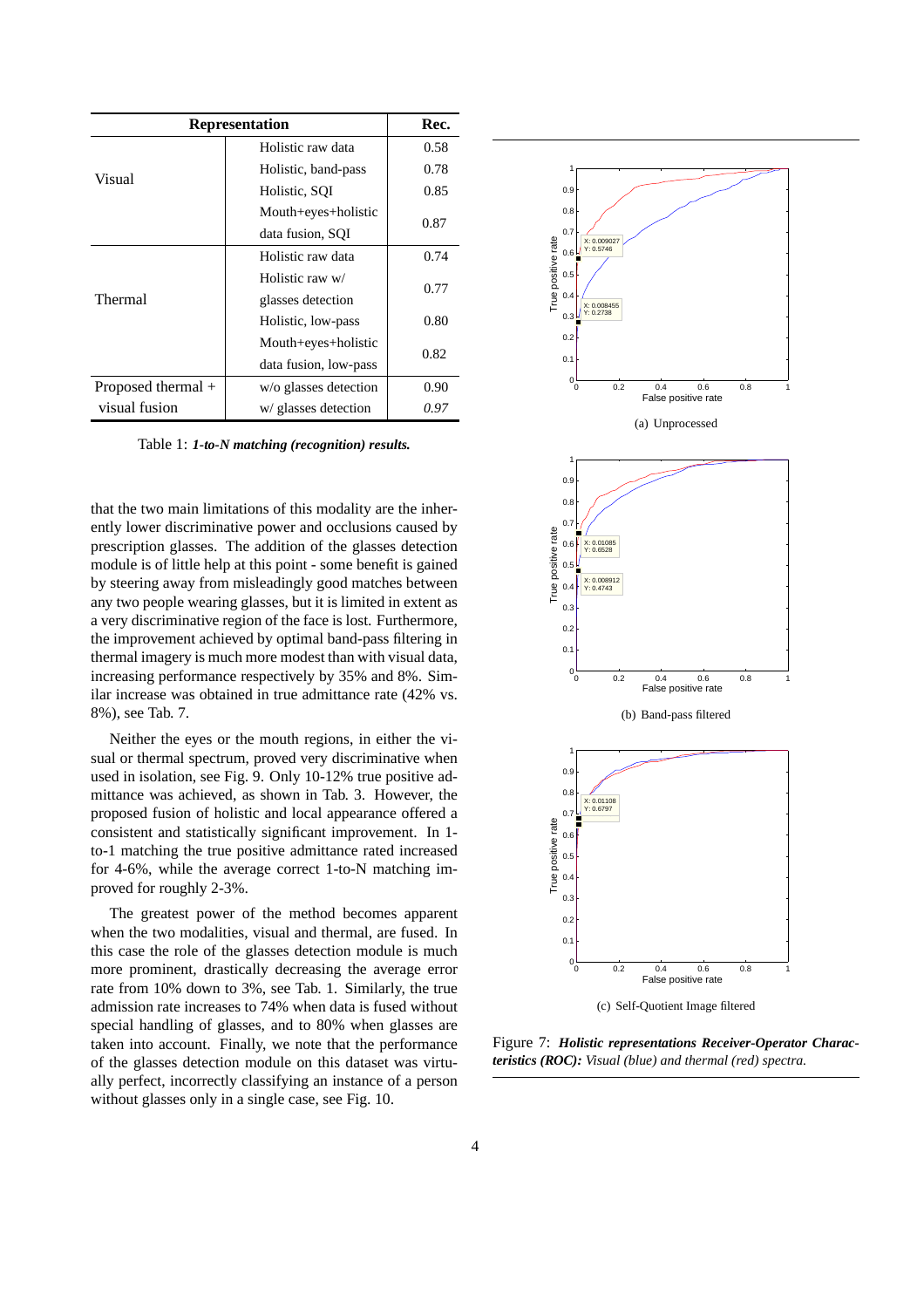

Figure 8: *Band-pass filter: The optimal combination of the lower and upper band-pass filter thresholds is estimated from a small training corpus. The plots show the recognition rate using a single modality, (a) visual and (b) thermal, as a function of the widths of the two Gaussian kernels. It is interesting to note that the optimal band-pass filter for the visual spectrum passes a rather narrow, mid-frequency band, whereas the optimal filter for the thermal spectrum is in fact a* low-pass *filter.*



Figure 10: *Glasses detection results: Inter- and intra- class similarities.*

| <b>Representation</b>     | Visual | <b>Thermal</b> |  |
|---------------------------|--------|----------------|--|
| 1% intruder acceptance    |        |                |  |
| Unprocessed/raw           | 0.2850 | 0.5803         |  |
| Band-pass filtered (BP)   | 0.4933 | 0.6287         |  |
| Self-quotient image (SQI) | 0.6410 | 0.6301         |  |

Table 2: *Holistic, 1-to-1 matching (verification).*

| <b>Representation</b>     | Visual (SOI) | <b>Thermal</b> (BP) |  |
|---------------------------|--------------|---------------------|--|
| 1% intruder acceptance    |              |                     |  |
| $Holistic + Eyes$         | 0.6782       | 0.6499              |  |
| $Holistic + Mount$        | 0.6410       | 0.6501              |  |
| $Holistic + Eyes + Mouth$ | 0.6782       | 0.6558              |  |

Table 4: *Holistic & local features, 1-to-1 matching.*

**Representation True admission rate** 

| <b>Representation</b>  | Visual (SQI) | Thermal (BP) |
|------------------------|--------------|--------------|
| 1% intruder acceptance |              |              |
| Eyes                   | 0.1016       | 0.2984       |
| Mouth                  | 0.1223       | 0.3037       |

| Table 3: Isolated local features, 1-to-1 matching (verification). |  |
|-------------------------------------------------------------------|--|

| 1% intruder acceptance    |        |  |  |  |
|---------------------------|--------|--|--|--|
| Without glasses detection | 0.7435 |  |  |  |
| With glasses detection    | 0.8014 |  |  |  |
|                           |        |  |  |  |

Table 5: *Feature and modality fusion, 1-to-1 matching.*